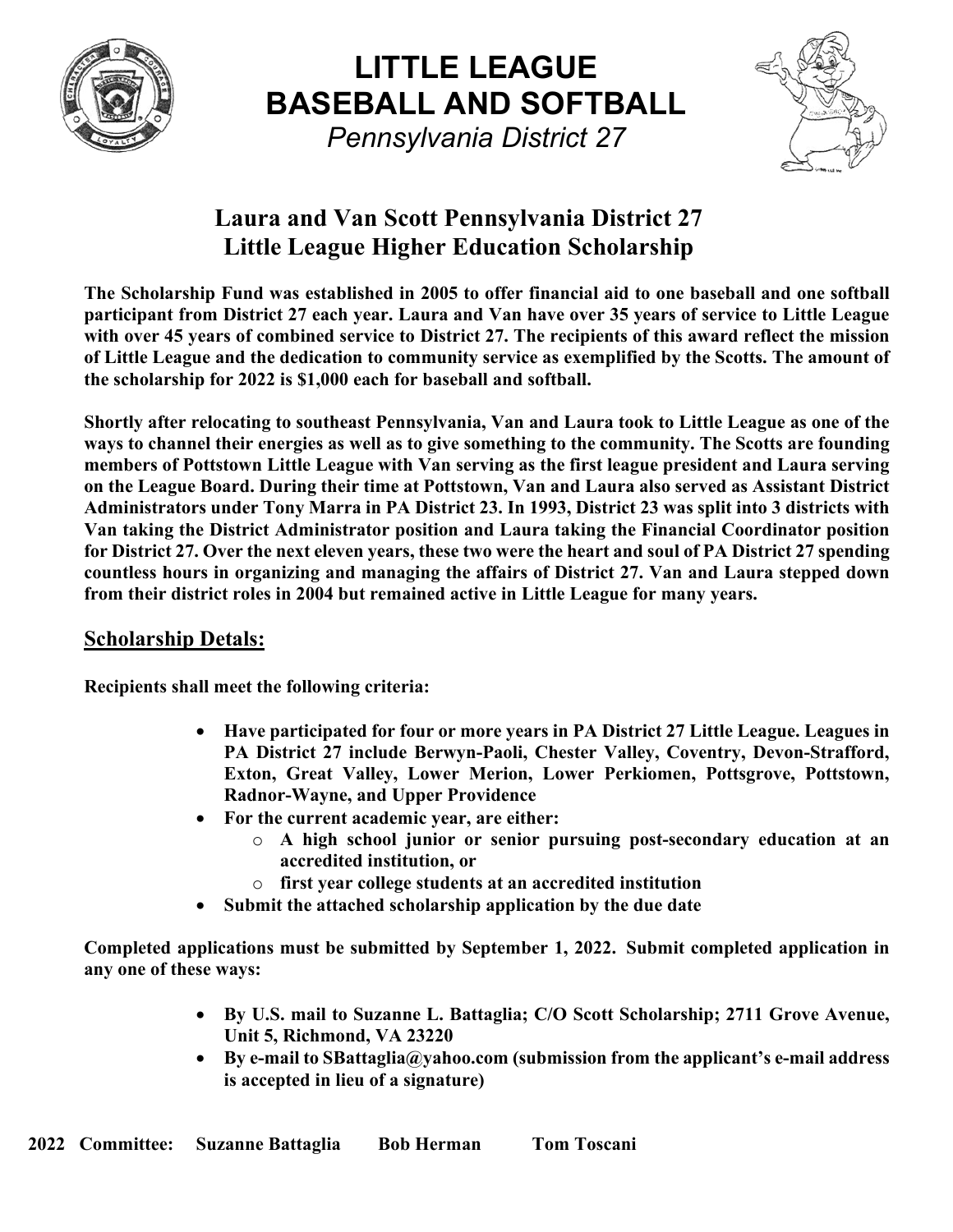

## **LITTLE LEAGUE BASEBALL AND SOFTBALL**   *Pennsylvania District 27*



**The Laura & Van Scott Scholarship Administrator (Suzanne Battaglia) will review all applications, de-identify the applications, and forward the applications to the Committee. The Committee will determine the recipients by a predetermined voting process. The Committee will not know the names of the applicants nor their league affiliation. Laura and Van will determine the winner(s) in case of a tie. The scholarships will be announced at the District 27 Annual Banquet currently scheduled for September 21. Scholarship checks are issued directly to the recipients upon proof of enrollment in their respective institutions of higher education.** 

You may send questions to the Committee by email to **SBattaglia@yahoo.com**.

**Funding of the scholarships currently comes from PA District 27, interest earned on PA District 27 funds, a 50-50 raffle at the annual banquet, and through donations. Donations are gratefully accepted and can be sent to:** 

**Suzanne L. Battaglia C/O Scott Scholarship 2711 Grove Avenue, Unit 5 Richmond, VA 23220**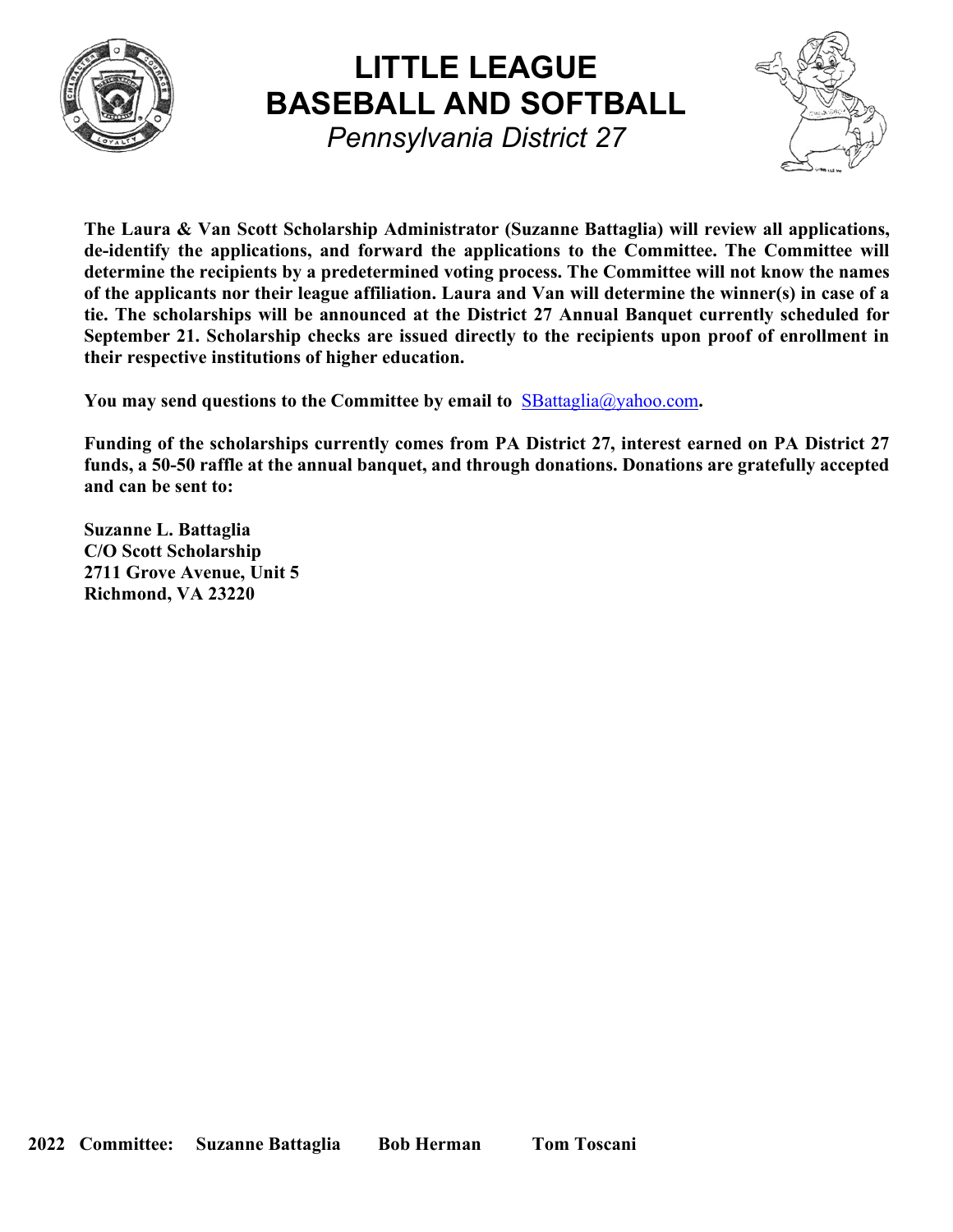#### **Laura and Van Scott District 27 Little League Higher Education Scholarship 2022 Application Form**

| <b>Applicant Personal Information</b> (Please print)                                                                                                                                                                                 |                                                                                                          |                      | $\Box$ Baseball | $\Box$ Softball |
|--------------------------------------------------------------------------------------------------------------------------------------------------------------------------------------------------------------------------------------|----------------------------------------------------------------------------------------------------------|----------------------|-----------------|-----------------|
| Full Name                                                                                                                                                                                                                            |                                                                                                          |                      |                 |                 |
| Home address <b>Executive Contract Contract Contract Contract Contract Contract Contract Contract Contract Contract Contract Contract Contract Contract Contract Contract Contract Contract Contract Contract Contract Contract </b> |                                                                                                          |                      |                 |                 |
| Telephone Number Number                                                                                                                                                                                                              |                                                                                                          | E-Mail               |                 |                 |
| Birth Date                                                                                                                                                                                                                           | Age                                                                                                      |                      |                 |                 |
| I am currently a:                                                                                                                                                                                                                    | High School Junior<br>High School Senior<br>First Year college student                                   |                      |                 |                 |
| Enrolled at (name of school):                                                                                                                                                                                                        |                                                                                                          |                      |                 |                 |
| League Affilliation                                                                                                                                                                                                                  |                                                                                                          |                      |                 |                 |
| Years of participation in current league                                                                                                                                                                                             |                                                                                                          | Other Little Leagues |                 |                 |
| List any participation other than player                                                                                                                                                                                             |                                                                                                          |                      |                 |                 |
| Schools applicant plans to attend<br>(complete only if currently in<br>high school)                                                                                                                                                  | First Choice <b>Example 2 Example 2 C</b>                                                                |                      |                 |                 |
|                                                                                                                                                                                                                                      | Second Choice <b>Second Choice Second Choice Second Choice Second Choice Second Choice Second</b> Choice |                      |                 |                 |
|                                                                                                                                                                                                                                      | Third Choice                                                                                             |                      |                 |                 |
| Names of parents or guardians                                                                                                                                                                                                        |                                                                                                          |                      |                 |                 |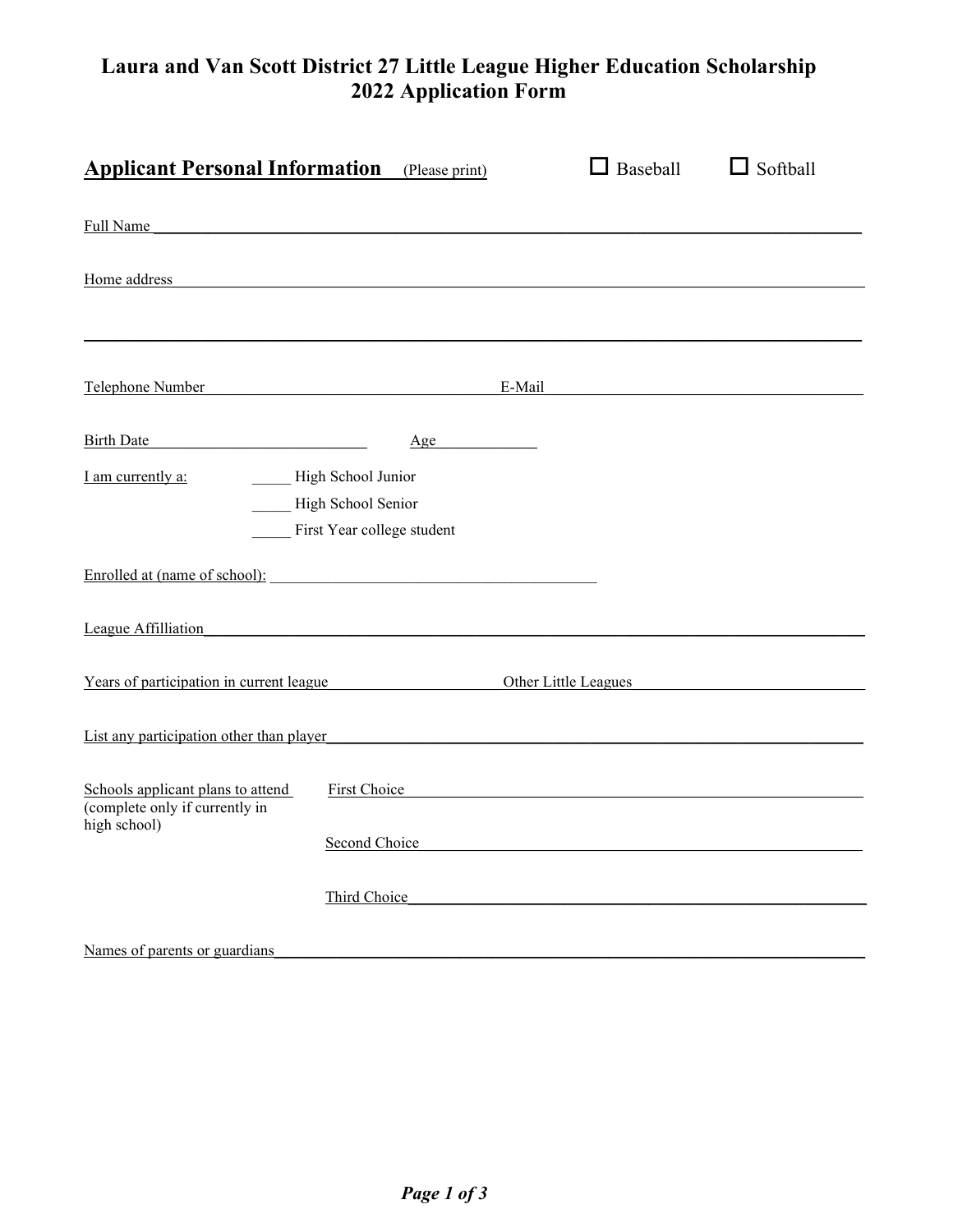#### Laura and Van Scott District 27 Little League Higher Education Scholarship 2022 Application Form

Describe what you as an individual has contributed to your local Little League or Little League in general (example: in what capacity have you served as a league volunteer, etc.) and describe the impact that participation in Little League has had on your academic and personal growth. (Please write clearly and use additional pages as necessary).